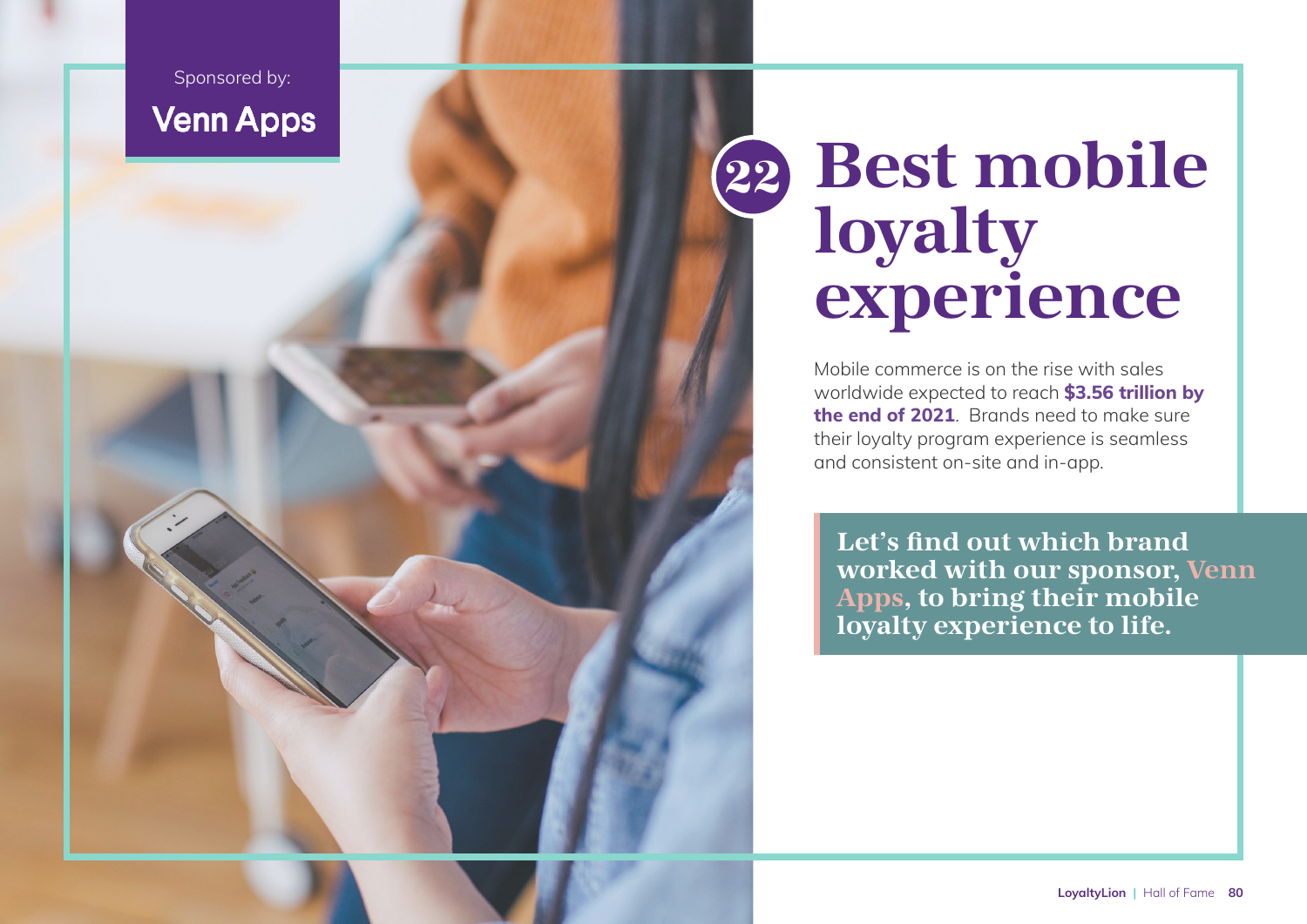**BEST MOBILE LOYALTY EXPERIENCE** 

Sponsored by:**Venn Apps** 

# And the winner is.. Route One

### ROUTE ONE

**[Route One](https://www.routeone.co.uk/)** is a skate shop that sells a wide variety of streetwear. Recently, the brand has been making the most of LoyaltyLion's integration with Venn Apps to deliver a great mobile experience to customers.

When businesses integrate **[Venn Apps](https://loyaltylion.com/integrations/venn-apps)** with LoyaltyLion they can unlock actionable insights, enhance mobile engagement, and increase revenue. Route One's in-app loyalty program is easy to navigate, click and engage with on mobile – a consistent experience the brand maintains across all mediums.

One of the main reasons Route One chose Venn Apps as their app partner was because of our integration capabilities, particularly with the 3rd party Shopify apps they were using.

Route One placed a lot of importance on design and online brand continuity. Venn Apps' integration with LoyaltyLion made sure their loyalty program looks and behaves the same way across all their websites and apps.

The Venn Apps JS technology makes sure the custom CSS Route One has applied to their loyalty page is brought into the application.

Joss Hancock, Co-founder at Venn Apps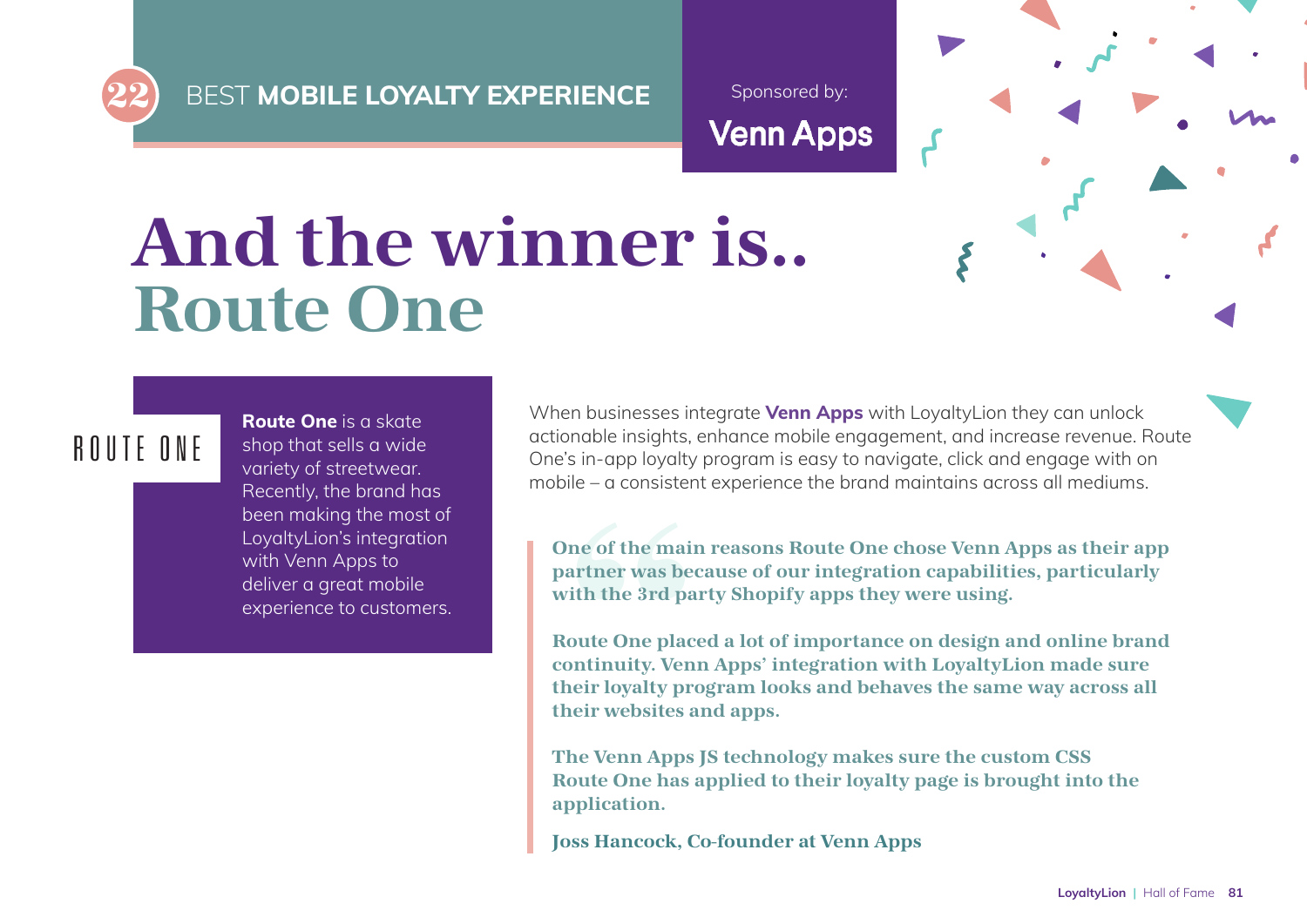And when it came to the specifics of the app build, the marketing agency, **[East Side Co](https://eastsideco.com/)**, who worked with Route One on it had this to say:

Working closely with Route One, we set out to implement a loyalty program through LoyaltyLion that ticked several boxes on mobile: it needed to be easy to understand how to earn points, and to see how many points have already been earned. It also had to clearly and visually lay out the tiered goals to incentivize customers to reach the next levels. This encourages a "spend more, earn more" feel thanks to clearly defined sections.

Xenia Brunton, Senior Account Manager at East Side Co

Diving deeper into the build we can see where the brand and agency spent a lot of focus to deliver a user-friendly and engaging in-app experience.

The brand's tier system, where program members can ascend from the "Rookie" level all the way to the "National" level as they engage, is clear and easy to navigate in the app.

Through Route One's simple and intuitive app interface it's also easy for loyalty program members to earn points and spend them on rewards.



**BASKET** 

 $\circ$